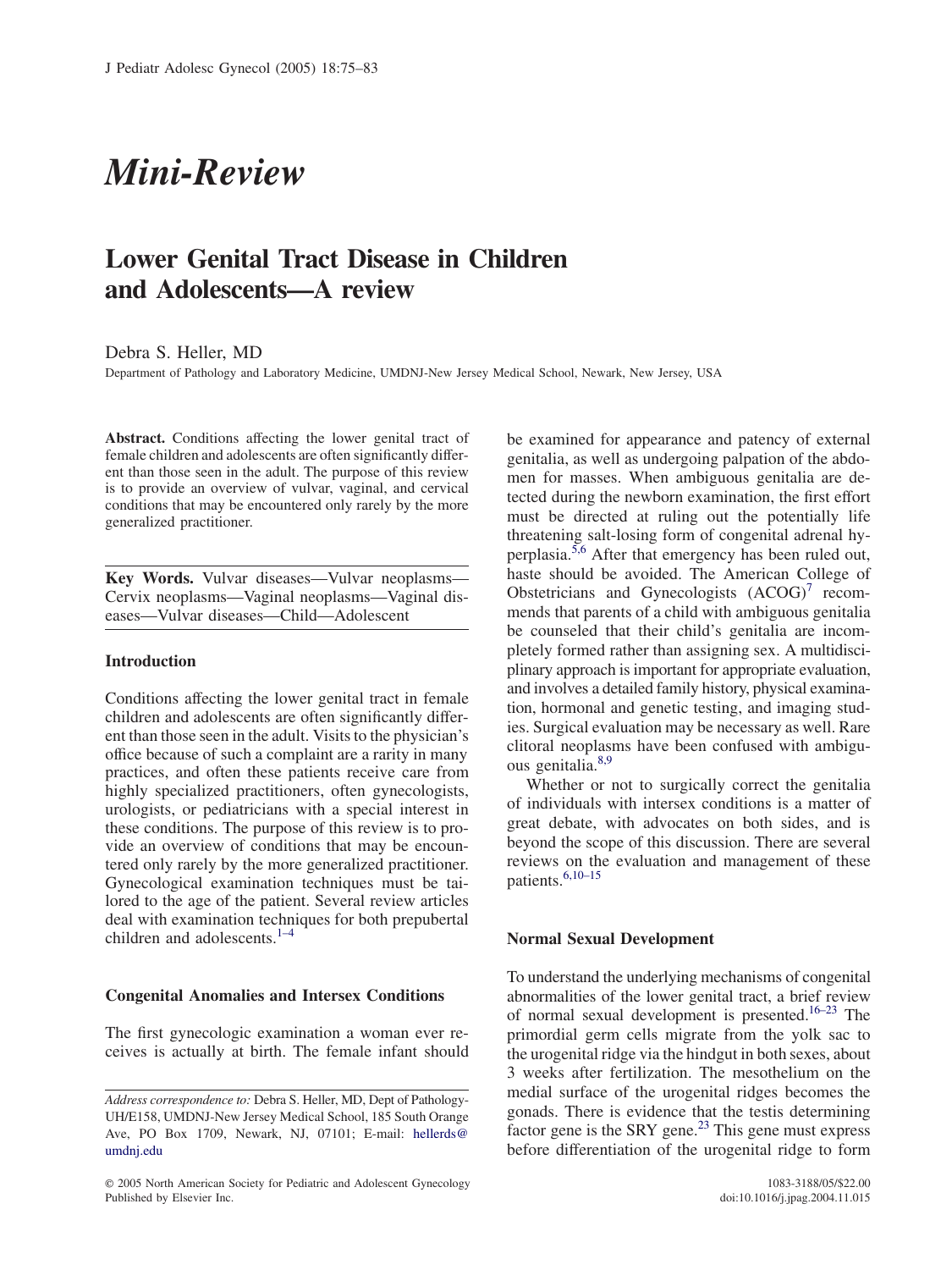a testis occurs. The testis itself then induces further male differentiation. SRY may also cause undifferentiated cells to become Sertoli cells. Sertoli cells express the SOX 9 and SF-1 genes, leading to further male differentiation.

SF-1 is thought to activate the Müllerian Inhibiting Substance (MIS) gene. Sertoli cells produce MIS which causes regression of Müllerian structures (tubes, uterus, and vagina). If SRY doesn't express, the DAX1 gene expresses, leading to ovarian development. (SRY turns off DAX1). Leydig cells produce testosterone which leads to internal male development (epididymis, vas, seminal vesicles). 5-alpha reductase, present in external genital tissues and the urogenital sinus, converts testosterone to dihydrotestosterone. Dihydrotestosterone leads to external male development (penis, scrotum, prostate).

With development of the ovary, there is regression of the mesonephric (Wolffian) ducts and development of the structures of the paramesonephric (Müllerian) ducts. These paired ducts fuse, and give rise to the uterus, Fallopian tubes, and upper two thirds of the vagina.

#### **Congenital Anomalies**

Anomalies of these structures relate to abnormalities of fusion and/or dissolution of the septum. The lower vagina is formed by the urogenital sinus, which grows upwards and meets with the lowermost portion of the paired fused paramesonephric ducts, and canalization occurs. The lower portion of the tract develops into squamous epithelium, and the upper portion into glandular epithelium. The meeting of the two epithelia forms the squamocolumnar junction which resides on the cervix, and plays an important role in the pathogenesis of cervical neoplasia. Anomalies associated with in utero exposure to diethylstilbestrol (DES) relate to interference with this portion of embryogenesis. Disruption by DES of mesenchyme can lead to a Tshaped uterus and cervical hoods/polyps, while interference with the normal migration of squamous epithelium can lead to adenosis, where there are islands of glandular epithelium in the vagina.

Congenital anomalies of the Müllerian system, if not detected during infancy, may present with primary amenorrhea or abnormal bleeding in adolescence. These anomalies can be divided conceptually into disorders of fusion, canalization, agenesis/dysgenesis/ hypoplasia, or embryonic rests. More common Müllerian anomalies include hymenal abnormalities (imperforate, microperforate, and variants), vaginal agenesis (Mayer-Rokitansky-Küster-Hauser Syndrome), transverse vaginal septum (high, medium, or low), longitudinal septum (obstructive or nonobstructive), cervical

agenesis or hypoplasia, unicornuate uterus with or without rudimentary horn (which may have a communicating or noncommunicating endometrial cavity or no cavity), uterus didelphys or bicornuate uterus (complete or partial), septate uterus (complete or partial), and DES-related T-shaped uterus.

Müllerian anomalies may be associated with urinary tract anomalies, skeletal anomalies, inguinal hernia of adnexa, and occasionally congenital heart anomalies. A partially obstructing longitudinal septum is often associated with a uterus didelphys, and absent kidney on the side of the obstruction.<sup>24</sup>

Some patients with Müllerian anomalies may have abnormal menses due to obstructed blood flow if there is incomplete communication of the uterus, cervix, and vaginal outlet. Endometriosis can occur secondary to obstruction. Fertility issues related to endometriosis can arise. Outlet obstruction can present at birth w/ mucocolpos, or at menarche with hematocolpos, pain, urinary retention, and bowel symptoms in addition to primary amenorrhea. If endometriosis does not interfere, there is no decreased conception rate with uterine anomalies, but these women are prone to abnormal fetal presentation, preterm labor, and cervical malfunction. A septate vagina may obstruct tampon use or intercourse, and can be excised. $25,26$ 

# **Intersex Conditions**

In addition to ambiguous genitalia or primary amenorrhea, individuals with intersex conditions may initially present with an inguinal hernia which in a phenotypic female may contain a gonad or fallopian tube. A gonad may also be present in a labial mass, including a testis or ovotestis. These findings may be the initial ones leading to a complete evaluation for intersex conditions.

Up until recently, the classification of disorders of sexual differentiation was morphologic/gonadal; however, the molecular genetic basis of these disorders is now better understood, leading to a classification that takes these additional factors into account, with gonadal and genital anatomy, chromosomal findings, and specific male genetic metabolic defects evaluated.

#### **Pseudohermaphroditism**

A complete classification and excellent discussion of intersex disorders is described by Robboy,<sup>[16](#page-7-0)</sup> and a brief overview follows. Individuals with intersex conditions may have a normal or abnormal chromosomal constitution. For those with a normal chromosomal constitution, the presence of ovaries in the presence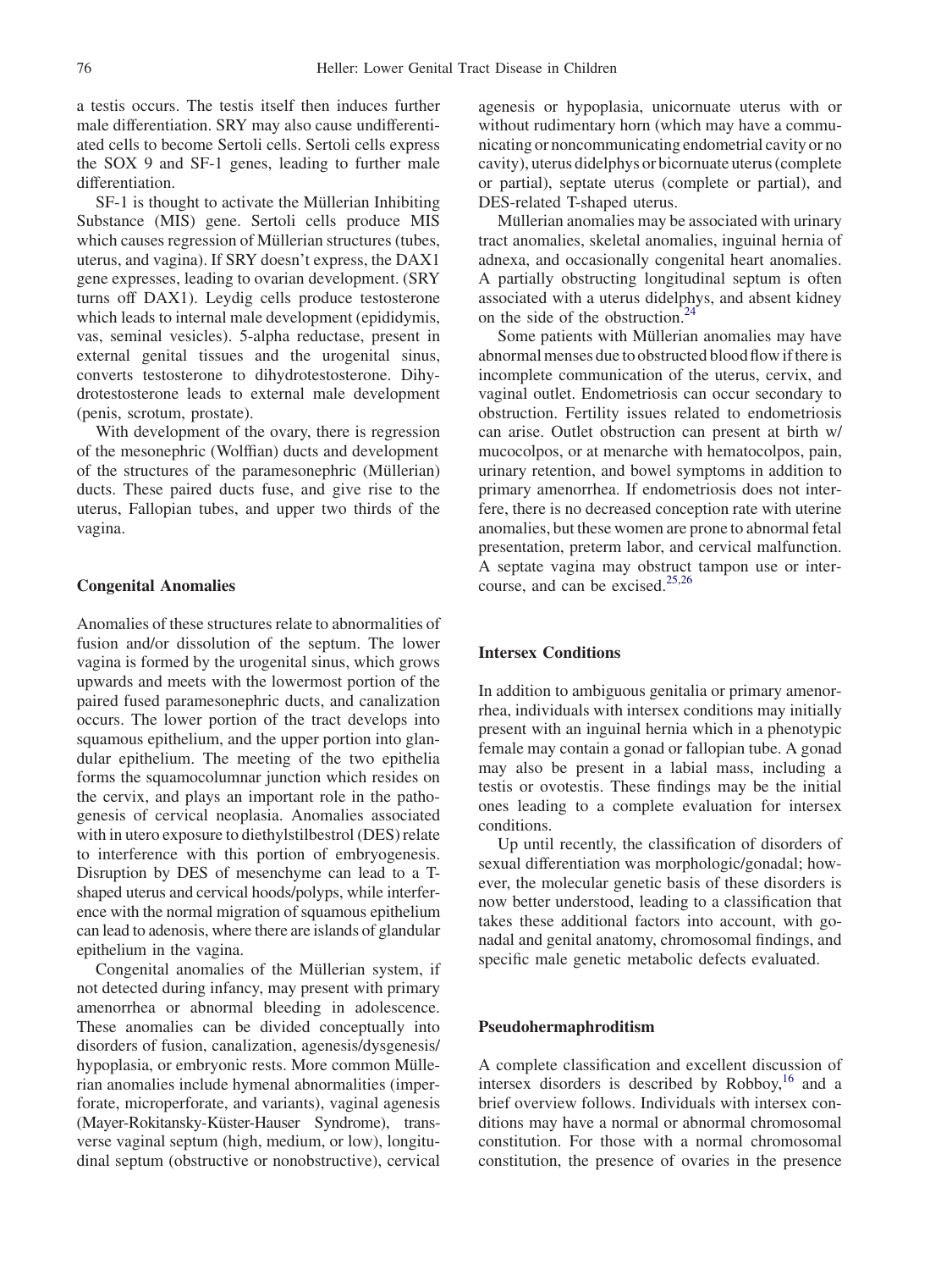of ambiguous genitalia constitutes female pseudohermaphroditism, while the presence of testes in chromosomally normal individuals with ambiguous genitalia constitutes male pseudohermaphroditism. Individuals with ambiguous genitalia and normal chromosomes may also have end organ defects, or defects of uncertain etiology. Conditions associated with an abnormal chromosomal composition may have infrequent or frequent ambiguous genitalia.

Female pseudohermaphrodites are XX females with ovaries who have had excess exposure to androgens in utero. This can be due to adrenogenital syndrome (congenital adrenal hyperplasia, or CAH), placental aromatase defect, which can lead to both maternal and fetal masculinization, maternal ingestion of proges $tins$ ,  $^{27}$  $^{27}$  $^{27}$  androgens, or a maternal virilizing tumor. Female pseudohermaphrodites show varying degrees of clitoral enlargement, and may have labioscrotal fusion. A common urogenital sinus with vagina and urethra may be present in some cases of CAH. If exposure to masculinizing hormones occurs early in fetal life, the effects can be severe, with the clitoris mimicking a penis with hypospadias.

At puberty, normal secondary sexual characteristics and menses occur. As previously discussed, infants with the salt-losing form of 21-hydroxylase deficiency congenital adrenal hyperplasia must be identified early, as this is a life-threatening condition. Tumors are rare in female pseudohermaphrodites.

Male pseudohermaphrodites are XY individuals with testes who are undermasculinized. Male pseudohermaphroditism can occur in a variety of ways. Several gonadal defects can occur. These include testicular regression syndrome, where the phenotype is dependent on the gestational age of occurrence. Early destruction leads to absent internal genitals with external female genitals, whereas later destruction can lead to male external genitalia that range in appearance from infantile to nearly normal. Intermediate destruction leads to ambiguous genitalia with mixed Wolffian and Müllerian development. A rare cause of male pseudohermaphrodism is Leydig cell agenesis. The phenotype varies, and is usually female or ambiguous. Male pseudohermaphrodites may also have defects in testosterone synthesis or testosterone insufficiency due to various metabolic path derangements. In some forms of adrenogenital syndrome in males, individuals have ambiguous or female external genitals, with germ cells disappearing or decreasing within a few years of life.

These children, who have been raised as females, may first appear at puberty with lack of menses and virilization.

Male pseudohermaphrodites may also have a defect in the Müllerian inhibition system leading to persistent Müllerian ducts, also known as "hernia uteri inguinalis." These individuals have normal external male

genitalia with unilateral or bilateral cryptorchidism, but also have an inguinal hernia containing an infantile uterus and fallopian tubes. Puberty occurs normally, but fertility is rare.

# **Intersex Conditions Associated with End Organ Defects**

Individuals with intersex conditions may also have an end organ defect. The most common is due to androgen receptor binding defects. The complete form, androgen insensitivity syndrome (AIS), is the most common, although partial forms with a variety of phenotypes exist.

AIS has an incidence of 1/20,000, and is transmitted as an x-linked recessive condition.<sup>16</sup> These children have an external female phenotype, and unless they present with an inguinal hernia or a labial mass containing a testis are often not diagnosed until puberty, presenting with primary amenorrhea. AIS patients have a short vagina, scant axillary and pubic hair and adolescent breast development. Testes are cryptorchid, and there is no epididymis, vas, seminal vesicles or prostate. There is usually no uterus, but occasional fallopian tube fragments have been identified. The testis is normal until about age 5. There is no spermatogenesis. Lesions include benign hamartomatous Sertoli nodules, and germ cell tumors, most commonly dysgerminoma. The risk of gonadal malignancy is low before age  $25-30$ ,<sup>28</sup> so patients have been allowed to pass through puberty before gonadectomy to permit development of secondary female sex characteristics.

Another form of end-organ defect is disordered testosterone metabolism due to 5-alpha reductase deficiency. This autosomal recessive condition leads to female or ambiguous genitalia in an XY individual. There may be a common urogenital sinus with the urethra and blind vagina entering it, and a small clitoris-like phallus. Testes are present in the inguinal canals or labia. No müllerian structures are present, and the Wolffian structures (vas, epididymis, and seminal vesicles) are normal. The testis is still capable of producing testosterone, and there is virilization at puberty. This can lead to major gender issues when an individual who has been raised as a female suddenly becomes masculinized. The condition is common in some geographic areas such as New Guinea, and in the Dominican Republic, and has been called a term that translates roughly into "Penis at 12."<sup>16,29,30</sup>

Ambiguous genitals may also be due to uncertain defects in a variety of syndromes. An example of this is the Smith-Lemli-Opitz syndrome.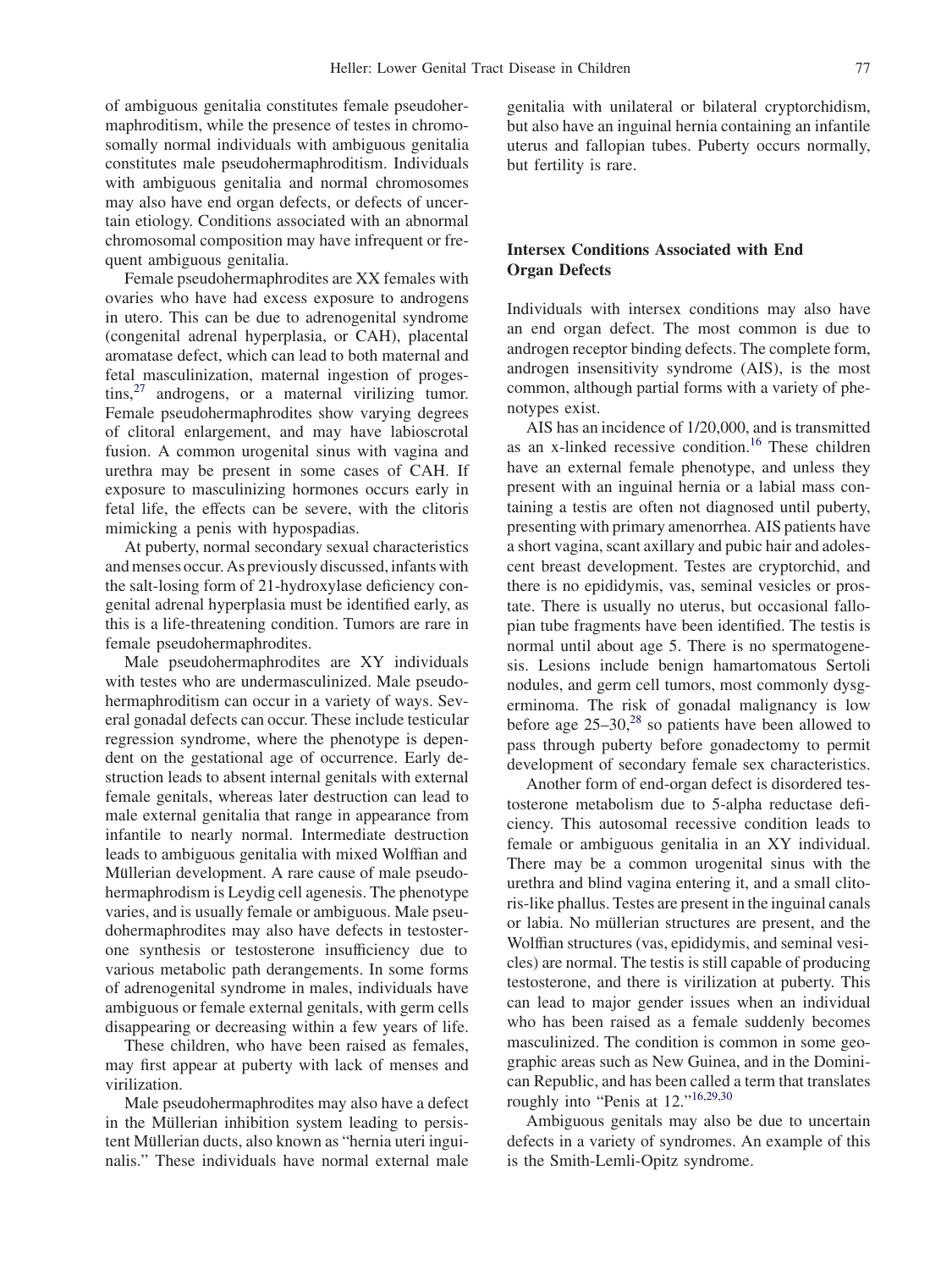# **Intersex Conditions with Abnormal Chromosomes**

Abiguous genitalia may be frequent or infrequent in various intersex conditions with abnormal chromosomes due to additions, deletions or mosaics. Infrequent ambiguity is seen in individuals with Klinefelter Syndrome and Turner's Syndrome. Individuals with Turner's Syndrome have streak gonads, and germ cell tumors are rare if no Y material is present. This possibility must be actively excluded if virilization occurs, as the Y material may be cryptic. If the diagnosis is not made early, these children will present with primary amenorrhea.

Other intersex conditions with chromosomal abnormalities but infrequent genital ambiguity include the sex reversal syndromes. XX males are infertile, with near normal male phenotype, and atrophic testes. Most of these sporadically occurring individuals have a small amount of Y material on the paternal X chromosome due to a meiosis problem. There are also various heritable forms of the condition. Some forms of pure gonadal dysgenesis, with two streak gonads, fall into this category. XY females can occur in several syndromes, including Campomelic Dysplasia, where there is a mutation in SOX9, and due to a variety of nonsyndromic genetic conditions leading to loss or mutation of SRY. Testicular regression, androgen insufficiency or receptor defect, and 5-alpha reductase deficiency are also forms of XY sex reversal.

Individuals with abnormal chromosomes and frequent ambiguity include mixed gonadal dysgenesis (one testis and one streak), and true hermaphrodites, who possess both ovarian and testicular tissue. These individuals are at high risk for germ cell tumors, including gonadoblastoma, and dysgerminoma, with early onset, hence the haste to perform gonadectomy.

# **Vulvar Disorders in Children and Adolescents**

Female children and adolescents may present with a variety of vulvar complaints.<sup>[31–33](#page-7-0)</sup> The most common presenting lower genital problem of a preadolescent child is vulvovaginitis. $34$  Other presenting complaints that can bring a child to the gynecologist's office include bleeding and/or discharge.[35](#page-7-0)

Evaluation of lower genital tract complaints in the child should take into account the hormonal milieu appropriate to the age of the child. Residual estrogen effect can be present up until about 2–3 years of age. After that age, until about 8 to 10 years, waning of the estrogen leads to an atrophic epithelium, which again starts to become estrogenized with the peripubertal years, usually from about 8–10 years.

Most cases of pediatric vulvovaginitis are of dermatologic origin, or may relate to atrophy and/or hygiene problems. Wiping front to back, cotton underwear in the daytime with none at night, and avoidance of tight leotards, prolonged contact with wet bathing suits, and irritants such as bubble baths will go a long way in dealing with this problem. A variety of specific conditions, including foreign bodies, pinworm, allergy, dermatitis, lichen sclerosus, and psoriasis may present as vulvovaginitis. Candidal diaper dermatitis can occur, but candidiasis in the estrogen poor prepubertal girl is rare[.36](#page-7-0) Gonorrhea, trichomonas, and chlamydia may also present as vulvovaginitis in children, raising the question of sexual abuse. Presenting symptoms of vulvovaginitis include discharge, irritation or pruritus, burning on contact with urine, and vulvar redness or abnormal odor.<sup>[36](#page-7-0)</sup> Bleeding may occasionally occur. Office evaluation including history, physical, and possible wet mount and cultures are part of the evaluation, and occasionally vaginoscopy may be needed.<sup>35</sup> A scotch tape test for pinworms may be indicated. Local measures such as attention to hygiene and sitz baths take care of most cases; however, specific therapies may be indicated.

While the most common cause of vulvar symptomatology in the child is often a hygiene related vulvovaginitis, it should be remembered that a variety of dermatological conditions can affect the pediatric vulva, including lichen sclerosus, lichen planus, seborrheic dermatitis, atopic dermatitis, contact dermatitis, and psoriasis. A vaginal foreign body may cause a secondary vulvar irritation due to discharge. Other conditions affecting the vulva can be due to trauma, systemic illness, infections $37$  including sexually transmitted diseases, and labial adhesions. Labial adhesions in the prepubertal girl are probably related to the relative atrophic state of the epithelium coupled with some local irritation or trauma. The adhesions can usually be sepa-rated but may require application of topical estrogen.<sup>[38](#page-7-0)</sup>

Fischer<sup>39</sup> reviewed a series of 130 prepubertal girls with vulvar complaints. The mean age of the group was 5.8 years, and the presenting symptoms included itching, soreness, dysuria, or a lesion. 41 (33%) of the children had atopic/irritant dermatitis, 23 (18%) had lichen sclerosus, 21 (17%) psoriasis, 15 (12%) had benign lesions such as hemangiomas, nevi, or hymenal polyp, and 13 (10%) had streptococcal vulvovaginitis. Occasional cases of staphylococcal folliculitis, labial fusion, warts, molluscum, bullous pemphigoid, scabies, erythema annulare centrifugum, tinea, vitiligo, as well as vulvar presentations of systemic disease (varicella, staphylococcal scalded skin, Henoch-Schonlein purpura) were also seen.

#### **Conditions Confused with Sexual Abuse**

While it is critical to be aware of potential sexual abuse and investigate it, sometimes lack of familiarity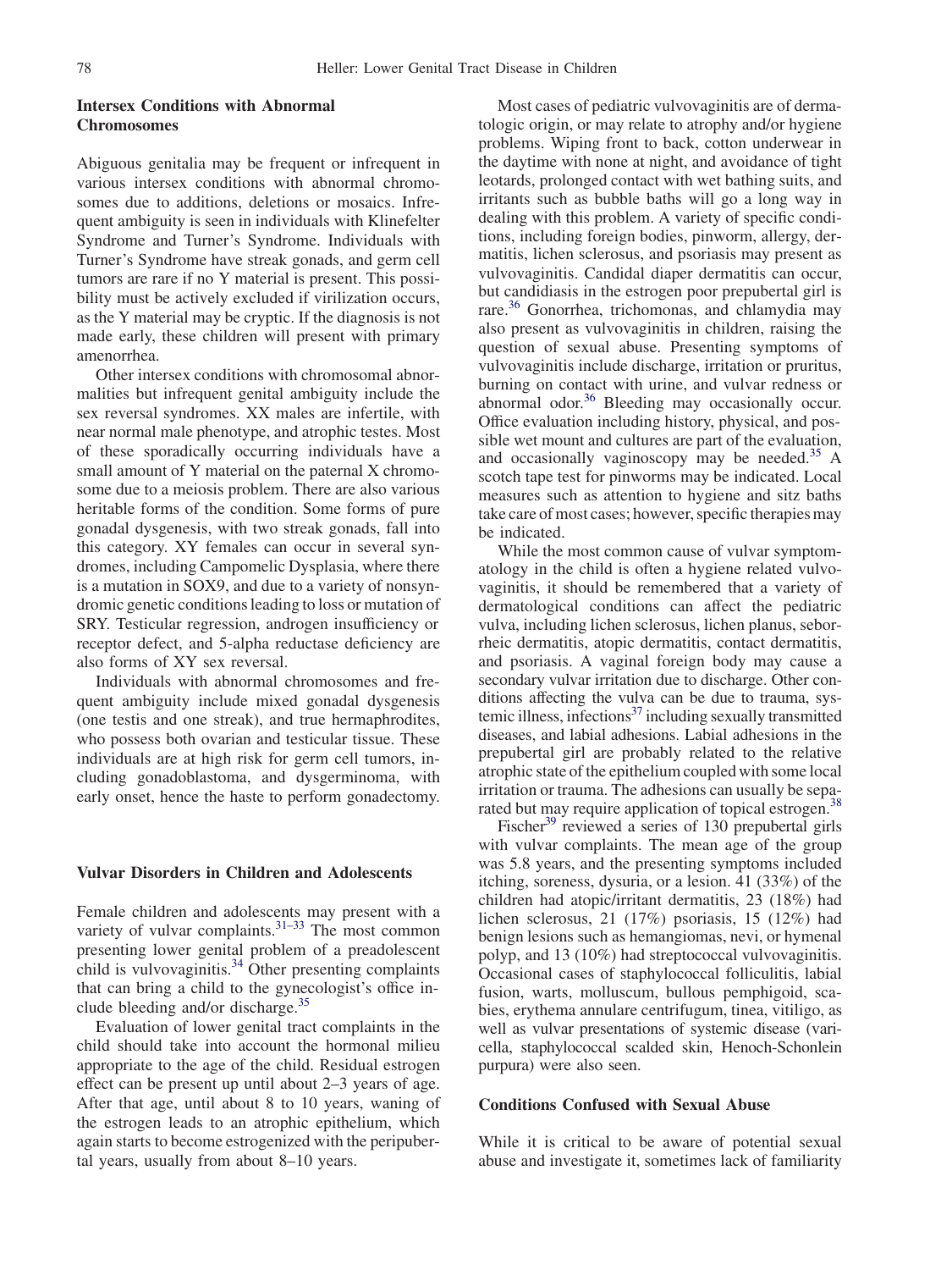with the presenting signs of some of these vulvovaginal conditions can lead to an erroneous diagnosis of abuse, and one should be aware for example that lichen sclerosus can be associated with vulvar purpura, and the child with LS may have blood-filled blisters from minimal straddle activity such as riding a tricycle.<sup>[38](#page-7-0)</sup>

Bays<sup>40</sup> has described a variety of conditions which may be mistaken for abuse. These include a congenital pit near the fourchette, straddle injury, and perianal streptococcal cellulitis. There may be erythema and excoriations due to diaper dermatitis, poor hygiene, candida, pinworm, or irritants such as bubble bath. Increased perianal pigmentation can be seen in nonabused children. Bruises may occur in Ehler's-Danlos, some hematologic disorders, hypersensitivity vasculitis, purpura fulminans, and meningitis with disseminated intravascular coagulopathy. Mongolian spots can appear bruise like. Phytodermatitis should not be mistaken for a burn or bruising. This condition can be seen when plant psoralens, present in the juice of figs, limes, lemons, parsnips or celery come into contact with skin with subsequent sun exposure. Lichen sclerosus, lichen planus, seborrheic, atopic and contact dermatitis, psoriasis, and lichen simplex chronicus may all present with pain, bleeding, or fissures. Congenital conditions such as failure of fusion of the posterior fourchette, and irregularities of the anal verge, or anal skin tags, and anal changes due to Crohn's disease, hemolytic uremic syndrome, lichen sclerosus, rectal tumor, neurogenic patulous anus, severe/chronic constipation w/megacolon, and nonabuse-related rectal prolapse may also be confused with abuse. Urethral conditions such as caruncle, prolapse, hemangioma, papilloma, polyp, and prolapsed ureterocele should likewise be ruled out. Of particular concern are infections that can be both sexually and nonsexually transmitted, such as herpes or condyloma accuminatum.

Human papillomavirus-related lesions in girls always raise the issue of abuse, although this is not thought to be true in all cases,  $4^{1,42}$  and the histologic changes in a biopsied lesion may be indeterminant. Sonnex et  $al<sup>43</sup>$  $al<sup>43</sup>$  $al<sup>43</sup>$  demonstrated human papillomavirus (HPV) DNA on fingers of adults with condyloma, concluding that not all HPV is sexually transmitted. Possible alternative routes include vertical and horizontal mother to child transmission. Smith et  $al<sup>44</sup>$  $al<sup>44</sup>$  $al<sup>44</sup>$  reported on 11 children, average age 2.3 years, with a clinical diagnosis of condyloma accuminatum which were excised. All 11 were positive for HPV DNA, but only nine were diagnosed by microscopy. The authors suggested consideration of HPV typing in these cases. Condyloma and genital HPV infection are rare but can occur in infants and nonabused children. There is an estimated 2% incidence of condyloma and 33% incidence of HPV DNA in abused children.<sup>[41](#page-7-0)</sup> By adolescence, HPV DNA can be present in 13–38% of

sexually active adolescents, with a 3% condyloma rate, and there may also be abnormal cytology.<sup>41</sup> A variety of other conditions of the anogenital region may appear as warts including molluscum contagiosum, nevi, pseudoverrucous papules, condyloma lata, Bowenoid papulosis, Crohn's disease, Darier's disease, neurofibromatosis, Langerhan's cell histiocytosis, granular cell tumor, and syringoma.<sup>[45](#page-7-0)</sup>

Quint et al<sup>46</sup> have classified vulvar lesions in adolescents by lesion type into solid, cystic, ulcerative, or infectious. Solid lesions include acrochordons (skin tags), nevi, molluscum contagiosum, condyloma accuminata, vulvar intraepithelial neoplasia, and the nonneoplastic epithelial disorders, including lichen sclerosus and squamous cell hyperplasia. Lichen sclerosus, while generally thought of as a disease of the elderly, also occurs in prepubertal girls. $47-49$  The lesion shows a "keyhole" distribution around the vaginal and anal orifices, with whitening and thinning of the epithelium. The lesion often improves symptomatically at puberty but may persist without symptoms. Long-term risk of malignancy is unknown; however, there was a report of a case of development of squamous cell carcinoma in a 32-year-old woman after resolution during puberty of childhood LS.<sup>[49](#page-7-0)</sup>

Cystic lesions include inclusion cysts, which can be seen after trauma or childbirth, Bartholin's cysts, and mesonephric duct cysts (Gartner's duct cysts), which are residual Wolffian remnants. Anterolateral mesonephric duct cysts can protrude through the introitus. The cysts are thin-walled. The differential diagnosis includes imperforate hymen, which can be distinguished by lack of ability to pass a probe.<sup>[50](#page-8-0)</sup> Because clinical decision-making can be challenging, surgery should not be undertaken prior to a complete evaluation and anatomic assessment, and strong consideration should be given to referring these patients to clinicians who have experience in making these judgments. Ulcers can be seen with sexually transmitted diseases such as chancroid, lymphogranuloma venereum, herpes, and syphilis, or may reflect other conditions such as Behçet's Syndrome,<sup>51</sup> Crohn's disease, pemphigus, and pemphigoid. Crohn's disease can manifest on the vulva as erythema and edema, progressing to slit-like cutaneous ulcers, which may become secondarily infected.<sup>[52,53](#page-8-0)</sup> In Behcet's disease, the presence of oral or ocular findings should suggest the diagnosis, which requires at least three of the following to confirm it; recurrent apthous ulcers of mouth/ genitalia, uveitis, cutaneous vasculitis, synovitis, or meningoencephalitis. The ulcers are painful, and of nonspecific histology[.53,54](#page-8-0) Pyogenic and infectious conditions include folliculitis which may be related to depilatory efforts, furuncles or carbuncles due to staphylococcus, hidradenitis suppurativa, tinea, psoriasis, and allergic reactions.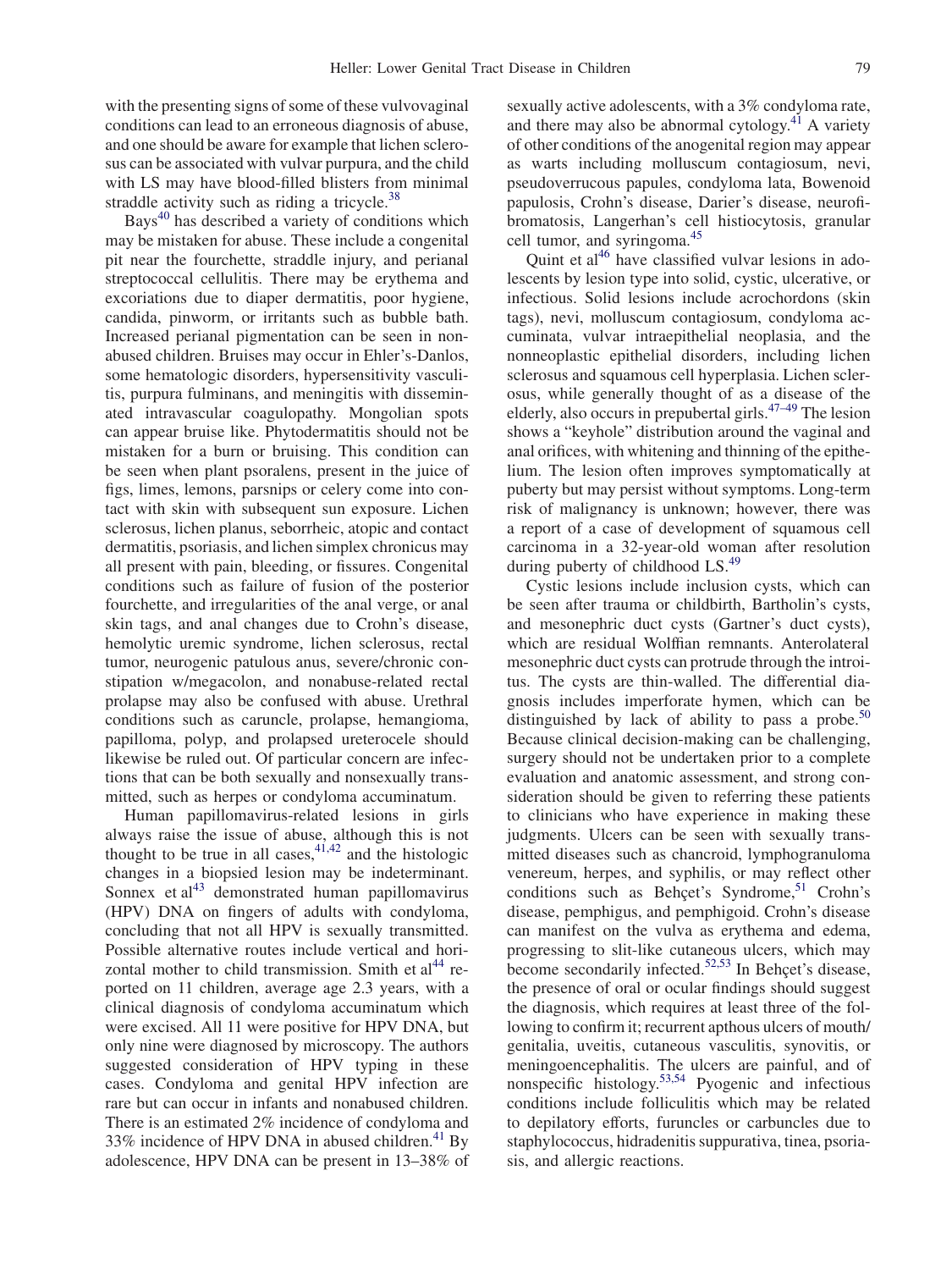A variety of tumor-like lesions of the vulvovaginal region may also be seen.<sup>[55](#page-8-0)</sup> Hydrocolpos, due to a transverse vaginal septum or imperforate hymen, may present early on as a vulvovaginal or an abdominal mass or may not present until hematocolpos develops at menarche. Other mass lesions include hymeneal cyst or tag, teratoma, lipoma, rhabdomyoma, fibroma, lymphangioma, granular cell tumor, neurofibromatosis, schwannoma, hemangioma, paraurethral cysts, urethral prolapse, congenital hydrocele, Bartholin's cyst, Langerhan's cell histiocytosis, granular cell tumor, and syringoma. Hymenal cysts usually resolve spontane-ously, and rarely need excision.<sup>[56–58](#page-8-0)</sup> Lowry et al<sup>[55](#page-8-0)</sup> described a case of a vulvar hamartoma with a variety of mesenchymal elements in an 8-year-old girl. Conditions in the differential diagnosis of a vulvar mass include gonadal remnant (possibly testis), inguinal hernia, cyst of the canal of Nuck, as well as benign and rare malignant tumors. A cyst of the canal of Nuck can develop where the peritoneum that invests the round ligament as it inserts into the labia majora develops a cyst. Aggressive angiomyxoma, a locally aggres-sive lesion, has been reported in an 11-year-old.<sup>[59](#page-8-0)</sup> Malignant vulvar neoplasms described in children include squamous cell carcinoma, adenocarcinoma, malignant melanoma, sarcoma botryoides (embryonal rhabdomyosarcoma), and yolk sac tumor.<sup>[55,60,61](#page-8-0)</sup>

Urethral prolapse is a vulvovaginal condition seen in children as well as postmenopausal women. $62,63$ It is most common in prepubertal African-American girls and postmenopausal Caucasian women. It may be noticed after increased intraabdominal pressure subsequent to crying, cough, or constipation. It appears as an inflamed edematous bleeding mass at the introitus. The peak pediatric age group is 5–9 years. It presents with painless bleeding or staining of underwear, dysuria, or vulvar pain. Occasionally voiding is obstructed. Treatment is usually nonsurgical, with saline compresses or sitz baths and reduction with catheter placement and topical estrogen/antibiotic creams. Excision is occasionally performed. Differential diagnosis includes bladder prolapse, ureterocele prolapse, paraurethral cyst, ectopic ureter, polyps, papilloma, imperforate hymen, genital prolapse, and rhabdomyosarcoma. Prolapsed ureterocele is more common in Caucasian girls, and can be seen as a smooth mass protruding through the urethra, with circumferential exit of urine. This is in distinction to the donut with hole (meatus) appearance of urethral prolapse. A paraurethral cyst tends to be smaller, with deviation of the urethral orifice and an eccentric urinary stream.<sup>64</sup>

Genital prolapse is often associated with other anomalies, neurologic defects, and lower skeletal or spinal abnormalities.<sup>[2](#page-7-0)</sup> Bladder extrophy and the presence of a cloaca require the input of physicians with particular expertise.

While some of vulvar disorders seen in adolescents are similar to adults, some are unique. Schroeder $53$ points out that adolescents may present with hypertrophy of the labia minora. This may be symptomatic, or may become a cosmetic concern, in which case, excision can be considered. Postoperative edema may necessitate a Foley catheter.

As the world continually becomes smaller, practitioners in the United States may encounter girls who present with dysmenorrhea and vaginal dilatation due to female circumcision, still practiced in some African countries.[65](#page-8-0)

# **Vaginal Bleeding in Children**

Vaginal bleeding in a newborn may be due to withdrawal of maternal hormones. The differential diagnosis of vaginal bleeding in a child includes urethral prolapse, vulvovaginal infections, including those due to enteric flora, shigella, or beta-hemolytic streptococci, condyloma accuminatum, trauma, foreign bodies, endocrinopathies, neoplasia (local or ovarian with hor-monal production), and sexual abuse.<sup>[66](#page-8-0)</sup> Scratching due to dermatoses may also bleed. A thorough history is critical. Tumors and tumor like lesions such as vulvar hemangiomas, uterine arteriovenous malformations,<sup>67</sup> sarcoma botryoides, and vaginal yolk sac tumor may also present with bleeding. Rare cervical lesions may also bleed. A rare cause in the U.S., but a common cause in the tropics, is a leech swimming into the vagina from swimming in a river or pond.<sup>[68](#page-8-0)</sup> Uterine neoplasms usually seen in adults have appeared as sporadic reports, including endometrial carcinomas and malignant mixed Müllerian tumors. Of 52 cases of vaginal bleeding in girls 10 years or under reviewed by Hill et al,  $69$ 54% were due to a local lesion, 11% had malignant genital tumors, 21% of the children presented with precocious pubertal signs, and in 25%, no diagnosis was made.

#### **Other Vaginal Conditions**

Vaginal polyps that must be distinguished from sarcoma botryoides were described by Norris and Taylor.<sup>70</sup> While most of these cases were in adults, there were two cases in infants, present at birth. The infant cases lacked the cytologic atypia of the adult cases, but were clinically suspected to be sarcoma botryoides because of significant edema, and in fact one case was described as having grapelike masses protruding from the introitus. Unlike sarcoma botryoides, these polyps do not have skeletal muscle differentiation with rhabdomyoblasts. Ulbright et  $al<sup>71</sup>$ described an intramural vaginal papilloma, basing their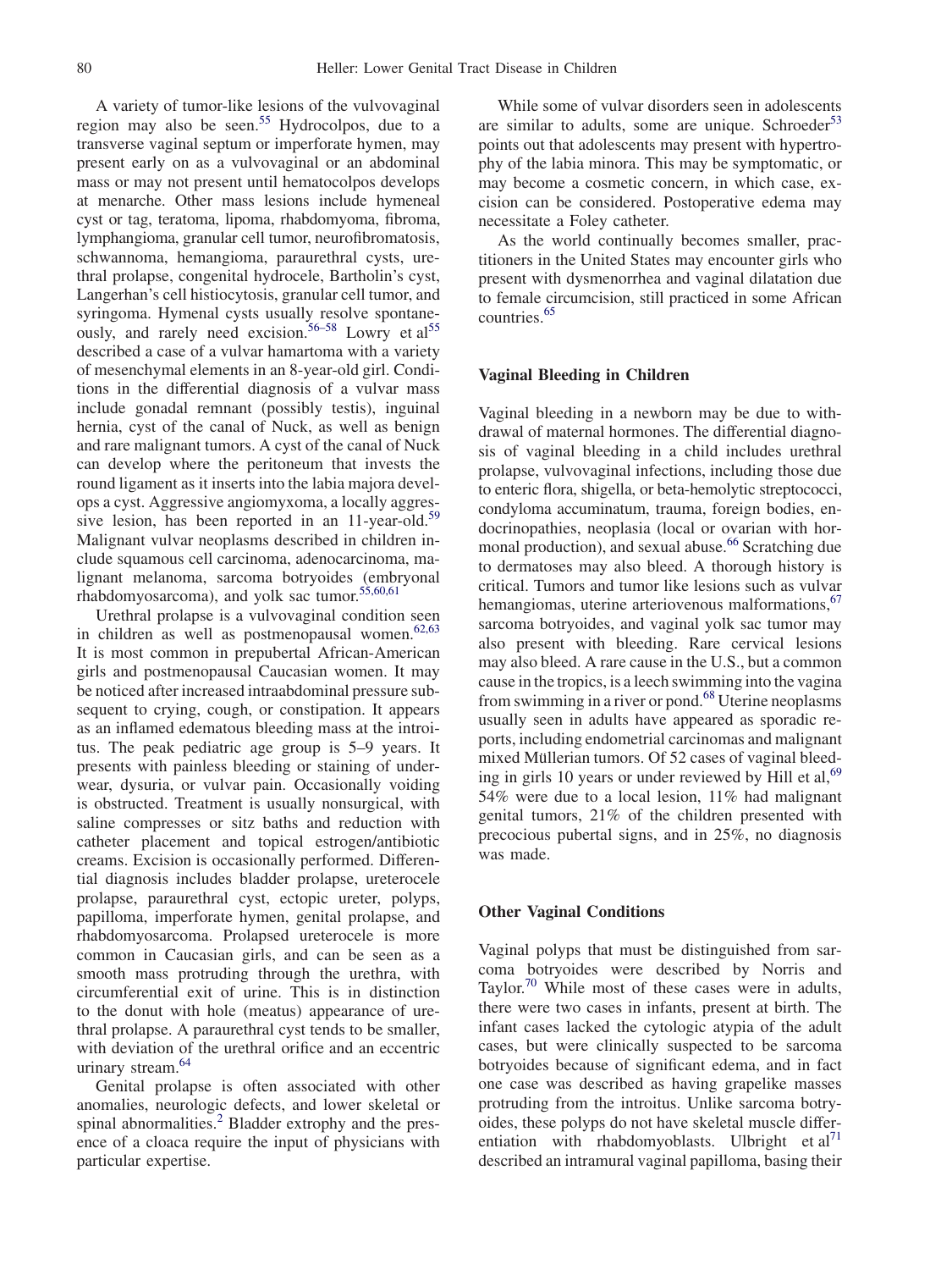theory of Müllerian rather than mesonephric histogenesis on electron microscopy. Sarcoma botryoides of the vagina is usually seen in girls under 5 years of age. Prognosis is much better than before, with more effective chemotherapy, and less radical surgery than the prior exenterations.[72](#page-8-0)

Other rare reported conditions have included vagi-nal adhesions in Stevens-Johnson syndrome,<sup>[73](#page-8-0)</sup> vaginal stones in disabled children, $^{74}$  $^{74}$  $^{74}$  and pyocolpos secondary to infected hydrocolpos.<sup>75</sup> Blair et al<sup>76</sup> described superficial ulcerations and thrombophlebitis with bacteria on the mucosal surface and systemic phlebitis and capillaritis in a 15-year-old with toxic shock syndrome.

### **Vaginal Discharge**

The differential diagnosis of a vaginal discharge in a child includes infection, including secondary to bowel flora (often from wiping back to front or other hygienic issues), STD, enterobius vermicularis (pinworm), or foreign body.[38](#page-7-0) As discussed previously, vulvar symptoms may be the presenting complaint. Hemorrhagic vaginitis, most often preceded by a history of watery diarrhea, suggests vaginal contamination by bowel flora, such as shigella, or streptococcus, among others.<sup>67</sup>

#### **Cervical Disease in Children and Adolescents**

The prevalence of HPV infection in sexually active adolescents is high, with estimates of about  $13-38\%$ .<sup>[41](#page-7-0)</sup> Although cancer risk is low,<sup>[77](#page-8-0)</sup> Pap smear abnormalit-ies are frequent. Diller et al<sup>[78](#page-8-0)</sup> studied 1664 patients aged 16 years or less, and found a dysplasia rate of 0.78%, all mild to moderate, with none worse, as well as increased rates of Trichomonas infection compared to adults.

The risk of HPV infection of the cervix is thought to be greater in adolescents due to the developmental biology of the area. With adolescence and estrogenization of the genital tract begins the process of squamous metaplasia. The squamocolumnar junction is located in adolescence on the outer portion of the cervix (the portio vaginalis). The columnar epithelium at this age is visible on the exocervix, and is called ectropion. This more vulnerable columnar epithelium undergoes squamous metaplasia in an ascending manner, from caudal to cranial, resulting in the squamocolumnar junction moving upward over the course of reproductive life. It is often high up in the canal in postmenopausal women. The area between the original squamocolumnar junction and the current squamocolumnar junction is termed the transformation zone or T-zone, and this rapidly proliferating area is the site of cervical intraepithelial and invasive abnormalities.

Metaplasia and the development of the T-zone is associated with sexual activity, and possibly related to inflammation such as chlamydia, or herpes. Adolescent susceptibility to cervical abnormalities due to HPV may be related to this developing squamous metaplasia, or to differences in estrogen and progesterone levels, or cell types in the T-zone in adolescents com-pared to adults.<sup>[79](#page-8-0)</sup> Most infections resolve spontaneously; however, a small percent persist. The rate of cervical intraepithelial neoplasia in adolescents with atypical squamous cells (ASC) on pap smear is similar to that of adults.<sup>[80](#page-8-0)</sup>

Sexually active adolescents should undergo pap smear screening starting three years after onset of intercourse, but not later than age 21, according to ACOG. In liquid-based cytology specimens, reflex testing of ASC pap smears for high risk HPV types using hybrid capture technology is employed by many laboratories. Recommendations for adolescents with abnormal pap smears have been developed by consensus, and may be viewed on the ASCCP website, www.asccp.org.

Unusual benign cervical lesions have been described. Cervical papillomas have been reported in children. $81$  Smith and Quint $82$  described a 4-year-old with a recurrent cervical Müllerian papilloma. This rare childhood lesion can also occur in the vagina. Recurrence is rare in what is felt to be a benign condition usually treated with local excision. Most patients present with a sanguinous vaginal discharge. The immunoprofile of Smith's case was more consistent with a Müllerian than mesonephric origin.

Invasive cervical cancer is rare in children and adolescents. Older reports suggested that these were all adenocarcinomas of mesonephric origin; however, other neoplasms have rarely occurred.<sup>50</sup> Gupta<sup>[83](#page-8-0)</sup> reported on a mesonephric adenocarcinoma of the cervix in a 1.5-year-old girl. Dekel<sup>[84](#page-8-0)</sup> reported a cervical squamous cell carcinoma in a 15-year-old. There have been rare case reports of endometrioid carcinoma, <sup>[85](#page-8-0)</sup> clear cell carcinoma associated with hemihypertrophy,<sup>[86](#page-8-0)</sup> al-veolar soft part sarcoma,<sup>[87](#page-8-0)</sup> malignant mixed mesoder-mal tumor,<sup>[88](#page-8-0)</sup> immature teratoma,<sup>89</sup> and Wilms' tumor of the cervix.<sup>[90](#page-8-0)</sup> Unusual cervical lesions both benign and malignant can protrude through the introitus, including giant polyp.<sup>91</sup> Sarcoma botryoides, a vaginal lesion in the young child, is more likely to present as a cervical lesion in the adolescent. $92,93$  Of interest is Dargent's experience with radical trachelectomy, a uterine sparing procedure for cervical carcinoma.<sup>94</sup>

Female children and adolescents can present with a wide variety of lower genital tract conditions unique to these age groups. Generalists who see these patients should be familiar with the scope of these conditions, with liberal referral to those with special expertise in the area.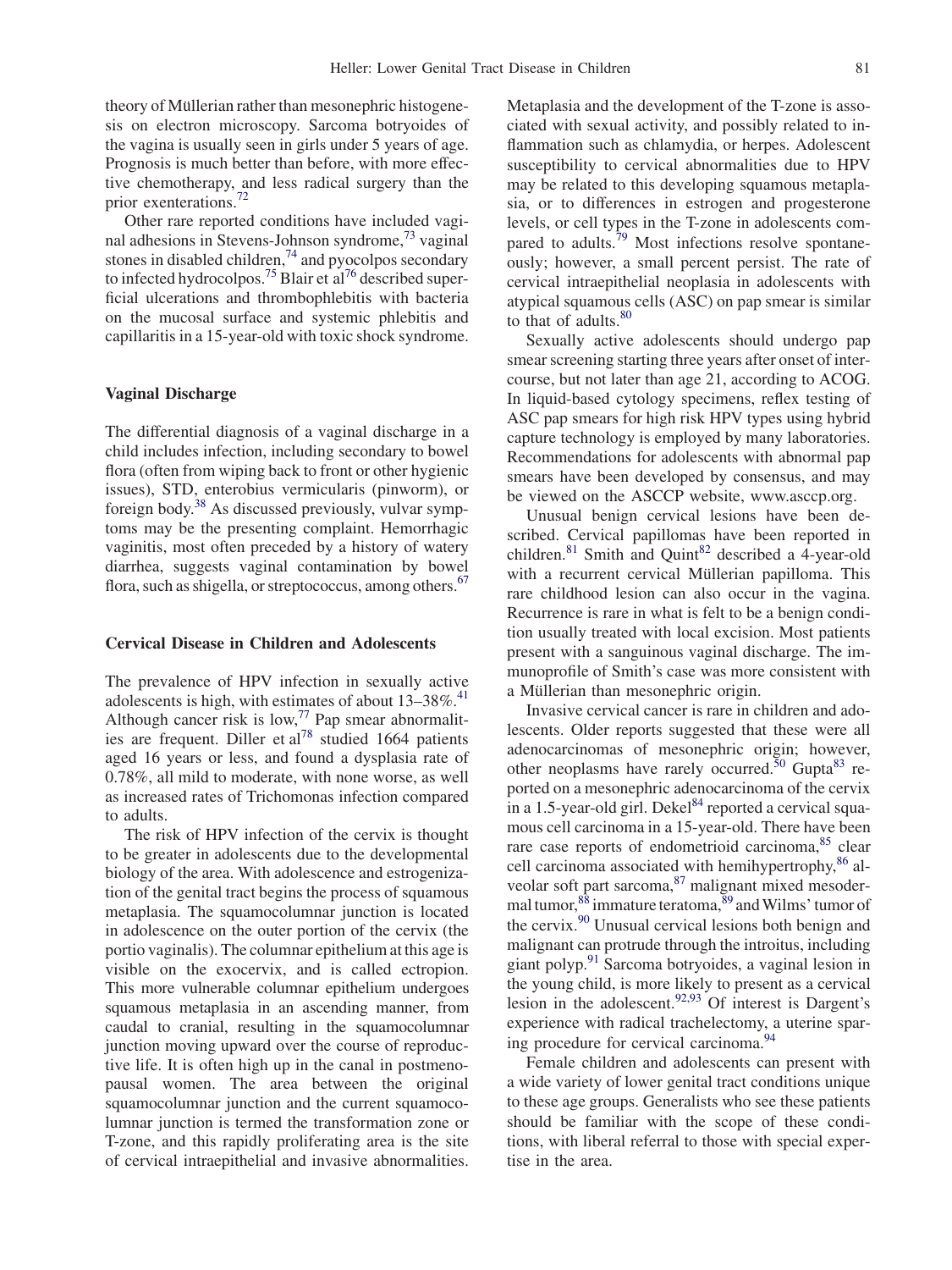## <span id="page-7-0"></span>**References**

- 1. Rimsza ME: An illustrated guide to adolescent gynecology. Pediatr Clin North Am 1989; 36:639
- 2. Sheldon CA: The pediatric genitourinary examination. Inguinal, urethral, and genital diseases. Pediatr Clin North Am 2001; 48:1339
- 3. Pokorny SF: The genital examination of the infant through adolescence. Curr Opin Obstet Gynecol 1993; 5:753
- 4. Thibaud E: Gynecologic clinical examination of the child and adolescent. Endocr Dev 2004; 7:1
- 5. Fuloria M, Krieter S: The newborn examination: Part II. Emergencies and common abnormalities involving the abdomen, pelvis, extremities, genitalia, and spine. Am Fam Physician 2002; 65:265
- 6. Sultan C, Paris F, Jeandel C, et al: Ambiguous genitalia in the newborn. Semin Reprod Med 2002; 20:181
- 7. ACOG Technical bulletin 201, Jan 1995 Pediatric Gynecologic Disorders.
- 8. Abudaia J, Habib Z, Ahmed S: Dermoid cyst: a rare cause of clitoromegaly. Pediatr Surg Int 1999; 15:521
- 9. Van Glabeke E, Audry G, Hervet F, et al: Lipoma of the preputium clitoridis in neonate: an exceptional abnormality different from ambiguous genitalia. Pediatr Surg Int. 1999; 15:147
- 10. Sherman LD: Diagnosis and management of ambiguous genitalia. Indian J Pediatr 1997; 64:195
- 11. Pagon RA: Diagnostic approach to the newborn with ambiguous genitalia. Ped Clin North Am 1987; 34:1019
- 12. Reiner WG: Assignment of sex in neonates with ambiguous genitalia. Curr Opin Pediatr 1999; 11:363
- 13. Lee MM, Donahoe PK: The infant with ambiguous genitalia. Curr Therapy Endocrinol Metab 1997; 6:216
- 14. Meyers-Seifer CH, Charest NJ: Diagnosis and management of patients with ambiguous genitalia. Semin Perinatol 1992; 16:332
- 15. Rubenstein SC, Mandell J: Ambiguous genitalia in newborns. Contemp Peds 1993; 10:83
- 16. Robboy SJ, Bentley RC, Russell P, et al: Embryology and disorders of sexual development. In: Pathology of the Female Genital Tract. Edited by S Robboy, M Anderson, P Russell. New York, Churchill Livingstone, 2001, pp 819
- 17. Hiort O: Neonatal endocrinology of abnormal male sexual differentiation: molecular aspects. Horm Res 2000; 53(suppl):38
- 18. Migeon CJ, Wisniewski AB: Sexual differentiation: from genes to gender. Horm Res 1998; 50:245
- 19. Ostrer H: Sexual differentiation. Semin Reprod Med 2000; 18:41
- 20. Vilain E: Anomalies of human sexual development: clinical aspects and genetic analysis. Novartis Foundation Symposium 2002; 244:43
- 21. Malasanos TH: Sexual development of the fetus and pubertal child. Clin Obstet Gynecol 1997; 40:153
- 22. Ahmed SF, Hughes IA: The genetics of male undermasculinization. Clin Endocrinol 2002; 56:1
- 23. Berta P, Hawkins JB, Sinclair AH, et al: Genetic evidence equating SRY and the testis-determining factor. Nature 1990; 348:448
- 24. Pieroni C, Rosenfeld DL, Mokrzycki ML: Uterus didelphys with obstructed hemivagina and ipsilateral renal agenesis. A case report. J Reprod Med 2001; 46:133
- 25. Golan A, Langer R, Bukovsky I, et al: Congenital anomalies of the mullerian system. Fertil Steril 1989; 51:747
- 26. Edmonds DK: Congenital malformations of the genital tract. Obstet Gynecol Clin North Am 2000; 27:49
- 27. Shirkey HC: Human experiences related to adverse drug reactions to the fetus or neonate from some maternally administered drugs. Adv Exp Med Biol 1972; 27:17
- 28. Fryer A: The XY girl. In: Paediatric and Adolescent Gynaecology. Edited by AS Garden, New York, Oxford University Press, 1998, p 203
- 29. Imperato-McGinley J, Miller M, Wilson JD, et al: A cluster of male pseudohermaphrodites with 5 alpha-reductase deficiency in Papua New Guinea. Clin Endocrinol (Oxf) 1991; 34:293
- 30. Imperato-McGinley J, Guerrero L, Gautier T, et al: Steroid 5 alpha-reductase deficiency in man: an inherited form of male pseudohermaphroditism. Science 1974; 186:1213
- 31. Fivozinsky KB, Laufer MR: Vulvar disorders in adolescents. Adolesc Med 1999; 10:305
- 32. Ridley C: Vulvar disease in the pediatric population. Semin Dermatol 1996; 15:29
- 33. Williams TS, Callen JP, Owen LG: Vulvar disorders in the prepubertal female. Pediatr Ann 1986; 15:588
- 34. Fivozinsky KB, Laufer MR: Vulvar disorders in prepubertal girls. A literature review. J Reprod Med 1998; 43:763
- 35. Fischer GO: Vulval disease in prepubertal girls. Australas J Dermatol 2001; 42:225
- 36. Farrington PF: Pediatric vulvo-vaginitis. Clin Obstet Gynecol 1997; 40:135
- 37. Wald E: Gynecologic infections in the pediatric age group. Pediatr Infect Dis 1984; 3:S10
- 38. Pokorny SF: Prepubertal vulvovaginopathies. Obstet Gynecol Clin North Am 1992; 19:39
- 39. Fischer G, Rogers M: Vulvar disease in children: a clinical audit of 130 cases. Pediatr Dermatol 2000; 17:1
- 40. Bays J, Jenny C: Genital and anal conditions confused with child sexual abuse trauma. Am J Dis Child 1990; 144:1319
- 41. Moscicki A: Genital infections with human papillomavirus (HPV). Pediatr Infect Dis J 1998; 17:651
- 42. Obalek S, Misiewicz J, Jablonska S, et al: Childhood condyloma accuminatum—association with genital and cutaneous human papillomaviruses. Pediatr Dermatol 1993; 10:101
- 43. Sonnex C, Strauss S, Gray JJ: Detection of human papillomavirus DNA on the fingers of patients with genital warts. Sex Transm Infect 1999; 75:317
- 44. Smith YR, Haefner HK,Lieberman RW, etal: Comparison of microscopic examination and human papillomavirus DNA subtyping in vulvar lesions of premenarchal girls. J Pediatr Adolesc Gynecol 2001; 14:81
- 45. Siegfried EC, Frasier LD: Anogenital skin diseases of childhood. Pediatr Ann 1997; 26:321
- 46. Quint EH, Smith YR: Vulvar disorders in adolescent patients. Pediatr Clin North Am 1999; 46:593
- 47. Fischer GO: Lichen sclerosus in childhood. Australas J Dermatol 1995; 36:166
- 48. Powell J, Wojnarowska F: Childhood vulvar lichen sclerosus: an increasingly common problem. J Am Acad Dermatol 2001; 44:803
- 49. Powell J, Wojnarowska F: Childhood vulvar lichen sclerosus. The course after puberty. J Reprod Med 2002; 47:706